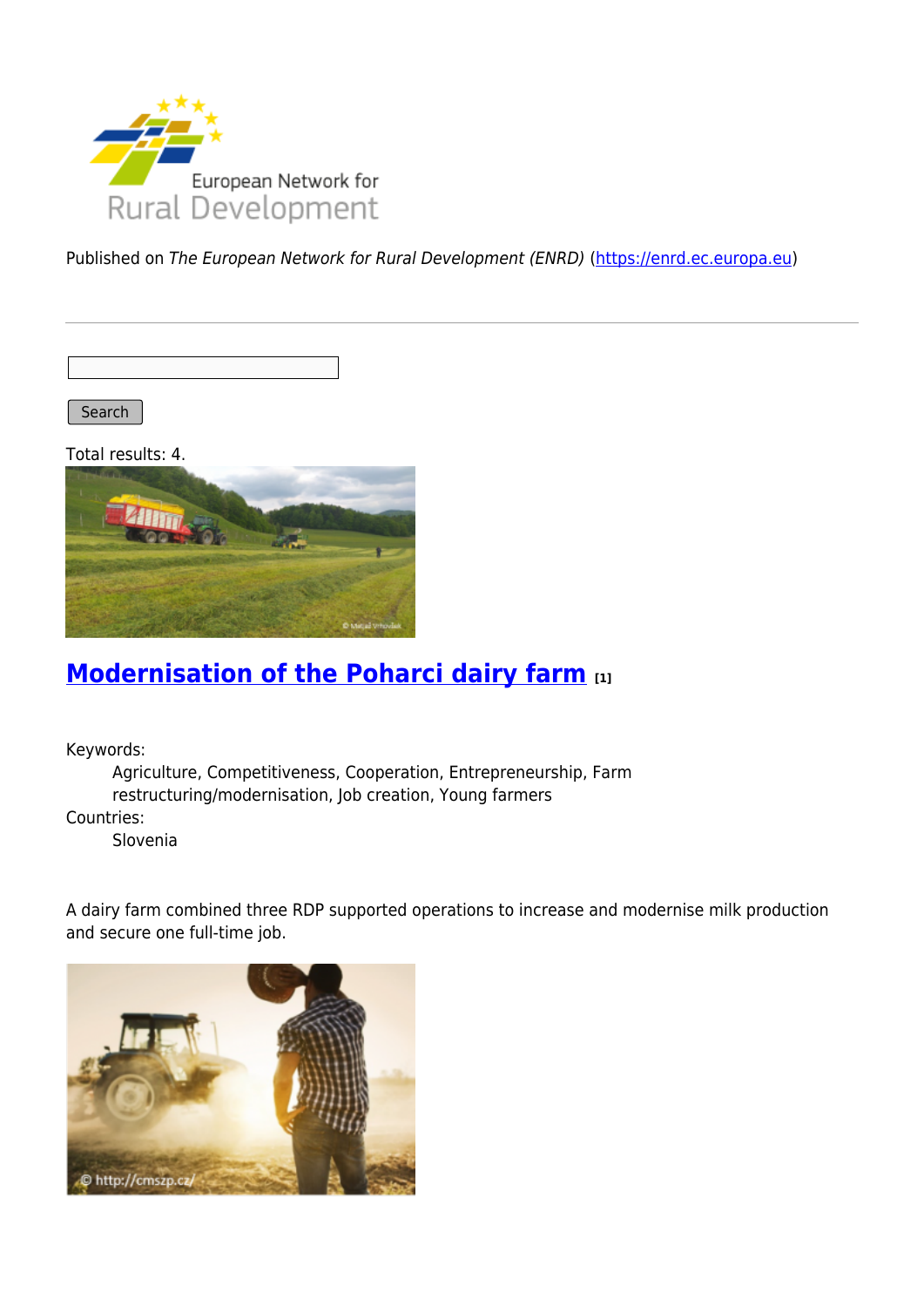# **[Promoting generational renewal through the Czech National](https://enrd.ec.europa.eu/projects-practice/promoting-generational-renewal-through-czech-national-rural-network_en) [Rural Network](https://enrd.ec.europa.eu/projects-practice/promoting-generational-renewal-through-czech-national-rural-network_en) [2]**

Keywords:

Agriculture, Competitiveness, Information & promotion activities, Networking, Young farmers Countries:

Czech Republic

A series of seminars to create opportunities for formal and tacit knowledge transfer between experienced farmers and newcomers to agriculture.



## **[Young farmer start-up in French Guyana](https://enrd.ec.europa.eu/projects-practice/young-farmer-start-french-guyana_en) [3]**

Keywords: Agriculture, Job creation, Women, Young farmers Countries: France

A young female farmer used RDP support to develop a farm business that would provide her with sufficient income in order to become a full time farmer.